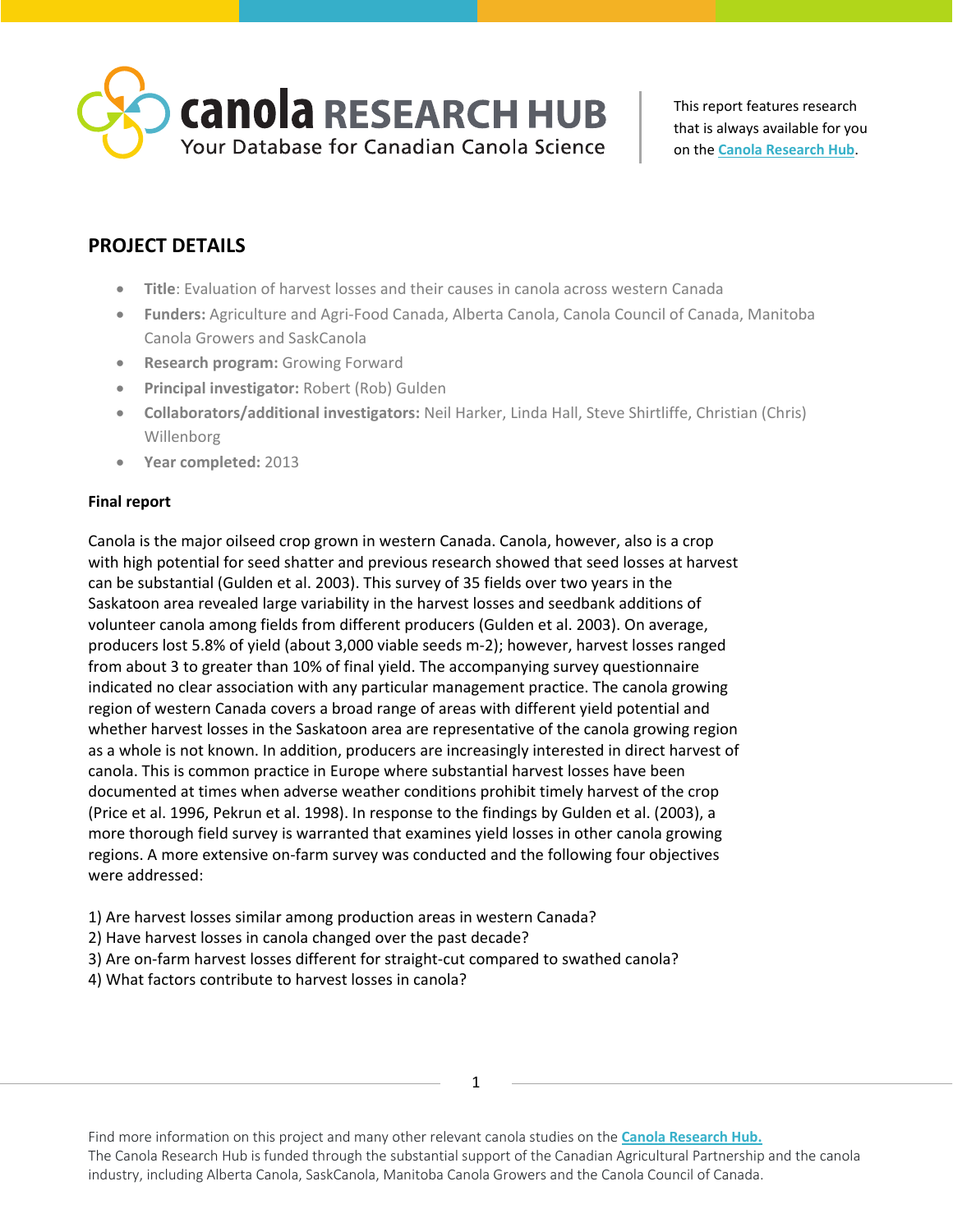

### **Methods**

From 2010 to 2012, surveys of total canola harvest losses were conducted in producer fields in the three Prairie provinces. Four regions were targeted, based around Winnipeg, MB, Saskatoon, SK, Edmonton, AB and Lacombe, AB. The majority of surveyed fields were located within 150 km of each base, although in some regions some fields were located further away. Within each year and region, the number of sampled fields ranged from 9 (Edmonton 2010) to 48 (Winnipeg 2012), resulting in a total of 310 fields sampled throughout this survey. The canola growers included in the survey were chosen at random. In mid-summer of each sampling season, the producers were asked to provide two or three canola fields during each harvesting season. Due to changes in rotation and weather conditions, not all producers were able to provide fields for the survey each year, however, as many producers as possible were visited repeatedly over the three years to allows for the determination of the impact of year on their canola harvest losses.

Total harvest losses were measured as described by Gulden et al. (2003). In brief, shortly after harvest, canola seed, crop residue and some soil were recovered from three representative transects laid out perpendicular across adjacent swaths or combine passes in direct-harvested systems using a shop vac. Across each transect, 25 cm\*25 cm or 30 cm\*30 cm subsamples were collected at 1 m intervals and bulked. Each transect represented one replicate. Samples were air dried and dry sieved to remove large residue and soil aggregates and other particles larger and smaller than canola seeds. This was followed by wet sieving to remove soil aggregates of the same size as canola seed. After wet sieving, samples were air dried and exposed to a blower to remove light material and then hand-picked to remove all remaining foreign material. Seed samples were weighed and harvest losses were determined.

For each sampled field, producers were asked to respond to a questionnaire that addressed agronomic information and specifics about how the field that was harvested. The questionnaire requested information in three broad categories including: farm specific information, field specific information and harvest management. In addition, environmental variables for wind incurred between swathing and harvest, for swath harvested fields, and 20 days before harvest for direct-harvested fields, were determined from the nearest publicly available weather station. In 2010 and 2011, regional precipitation during that same time period was also determined, but found to have no influence on harvest losses and therefore was discontinued in 2012.

The variables used to explain total proportional and total absolute harvest losses in canola were the following:

2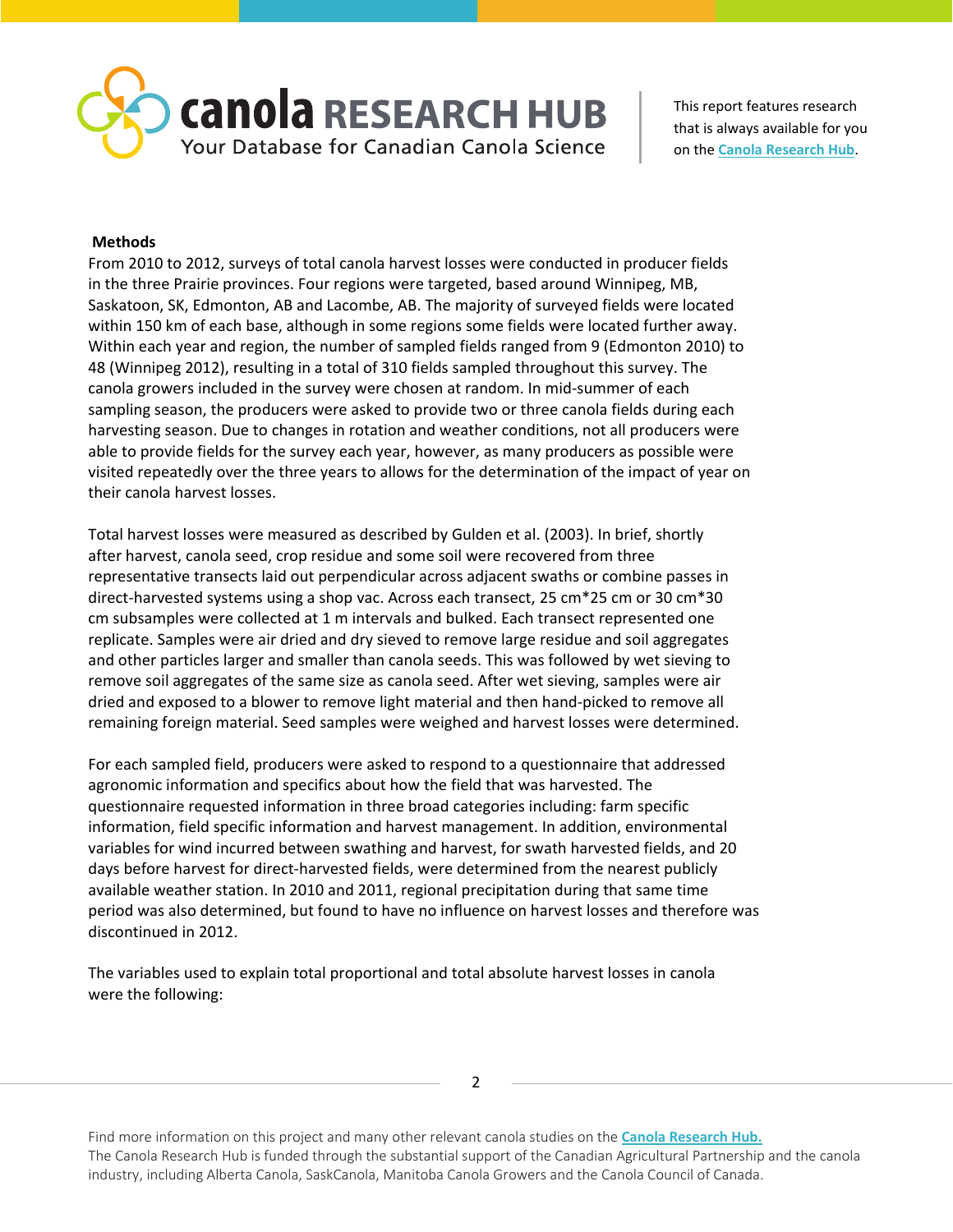

# **Farm specific information Farm size** - Total cropped acreage of the farm. **Total canola acres** – Total number of acres planted to canola that season.

**Proportion of canola** – Ratio of total canola acres divided by total farm acreage.

# **Field specific information**

**Field size** – Size of each surveyed field in acres. **Years since canola** – Number of years since the last canola crop was grown in in the field (limited to 6). **Variety** – Canola variety that was grown in the field. **Seeding rate** – Canola seeding rate (lbs / ac). **N fertility** – Amount of fertilizer applied (lbs / ac). **Fungicide application** – Fungicide application at flowering (Yes or No). **Canola yield** – Farmer reported yield for the field (bu / ac). **Thousand Kernel Weight** – Thousand kernel weight of seed recovered after harvest.

**Harvest Method – Swathed or Straight-cut**

**Swathed only**

**Crop maturity at swathing** – Estimate of % colour change of seeds on main rachis at swathing **Swathing date** – Julian date when field was swathed. **Swather width** – Width of swather (feet). **Swather speed** – Average swather ground speed (MPH).

**Time of day of swathing -** Morning, afternoon, evening, or any combination of these.

**Combine**

**Harvest date** – Julian date when field was harvested.

**Days in swath** – Number of days between swathing and harvest of the swathed crop.

**Combine manufacturer and type** – Manufacturer and type (Rotary, Conventional, or Hybrid). **Combine speed** – Average combine ground speed (MPH).

**Combining time of day** – Morning, afternoon, evening, or any combination of these.

# **Environmental variables**

**Wind** – Maximum daily wind speeds were obtained from the nearest Environment Canada, or provincial weather stations during the harvest season (see above). Initially, average daily maximum wind speed, sum of daily maximum wind speeds, number of days with wind speeds above 30, 40, or 50 km/hr were determined and correlated with harvest losses. Average maximum wind speed best correlated with harvest losses and therefore was used as an explanatory variable.

3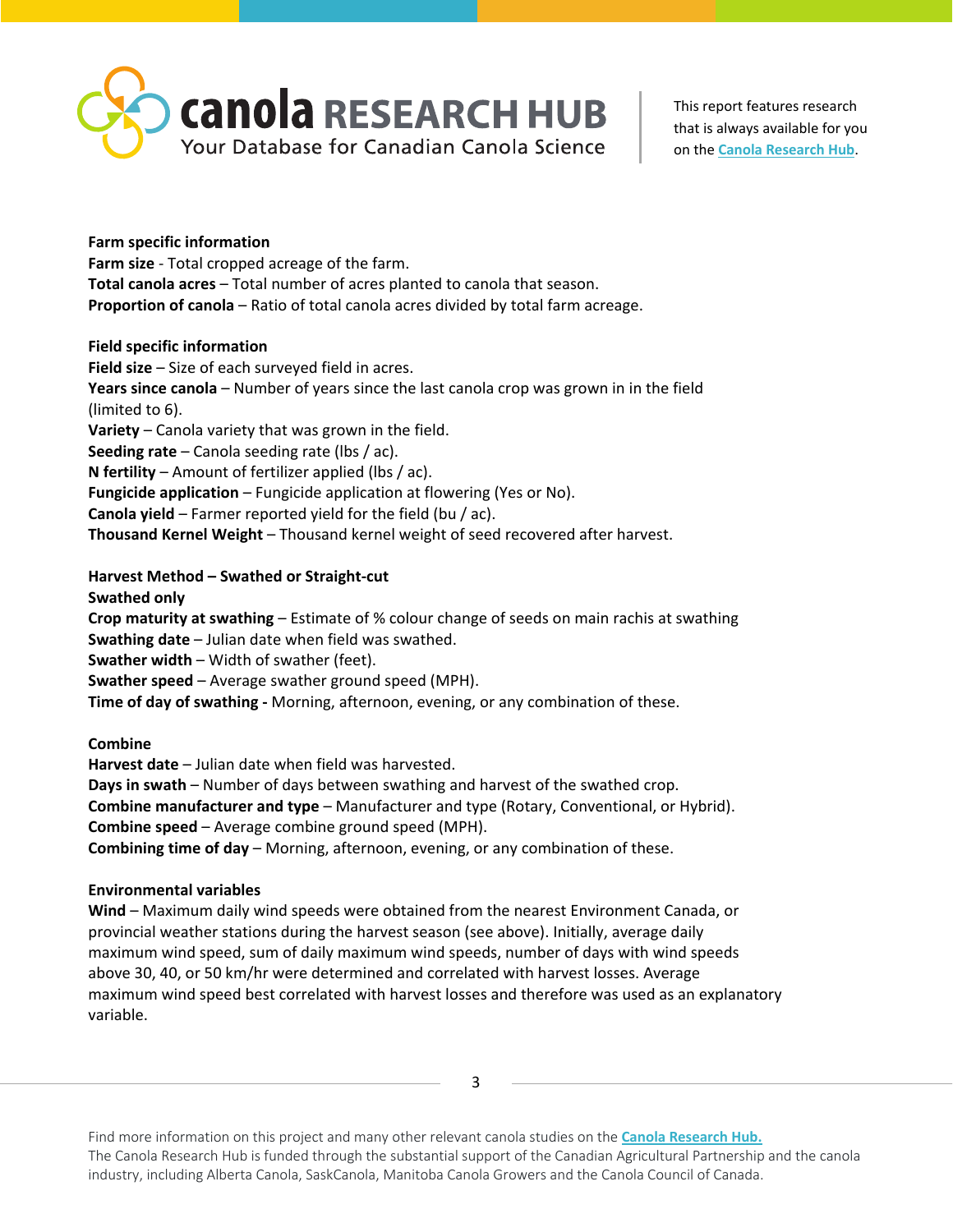

### **Data analysis**

Harvest loss data was subjected to analysis of variance using the mixed procedure in SAS. The dataset was subsampled to adequately address the effects of categorical variables on yield losses. This was required to account for the inherent unbalanced nature of the survey dataset. For example, to determine whether there was a difference between harvest losses between swath-harvested or direct-harvested canola, only the subset of data from producers in Saskatchewan which used both methods on their farms was used. Before each analysis, the data were tested to determine whether the residuals conformed to the normal distribution, outliers were removed and harvest loss data were transformed when necessary to meet the assumptions of ANOVA. For each analysis, fixed effects were those that were being investigated, and random effects included all other pertinent variables (e.g. producer, field, location, year) and random variables were nested as required (e.g. field (producer \* year)). Heterogeneity of variances among treatments were corrected when required. Means were separated using Fisher's protected LSD test using the pdmix800 macro in SAS. Individual analyses are described in more detail for each objective in that specific section.

Treatment of continuous variables was different. The relationship between continuous variables and harvest losses were examined using correlation within each region and, after standardization within each region, a global correlation analysis was conducted. In addition to correlation with individual continuous explanatory variables, a multiple regression approach was used including continuous variables and categorical variables for which 4 or fewer levels existed. Each level was coded as a dummy variable and the total number of variables used had to be limited to this level to not exceed the number of explanatory variables given the total number of fields in the survey. More detail on these approaches is provided in the individual sections.

### **Results**

# **1) Are harvest losses similar among production areas in western Canada?**

### **2) Have harvest losses in canola changed over the past decade?**

Canola yields and harvest losses were different among regions and were strongly affected by year. Yields in this survey were not measured, but were reported by producers (Table 1). A broad range of average canola yields were reported among the four locations that ranged from 28.5 bu/ac (WPG 2011) to 60.1 bu/ac (EDM 2010). As with canola yield, absolute total canola harvest losses were different among regions and varied among years. Average regional harvest losses ranged from 1.34 to 3.75 bu/ac and with the exception of EDM2010, were closely related to average regional yield. Average regional proportional harvest losses (harvest losses expressed as a percentage of reported yield) ranged from a low of 2.37% (EDM 2010) to a high of 8.45% (SAS 2012). At Edmonton in 2010, absolute and proportional yield losses were lower than expected, particularly given the high canola yields that were reported among the 9 fields sampled that season. We suspect potential problems during seed recovery from the samples may have

4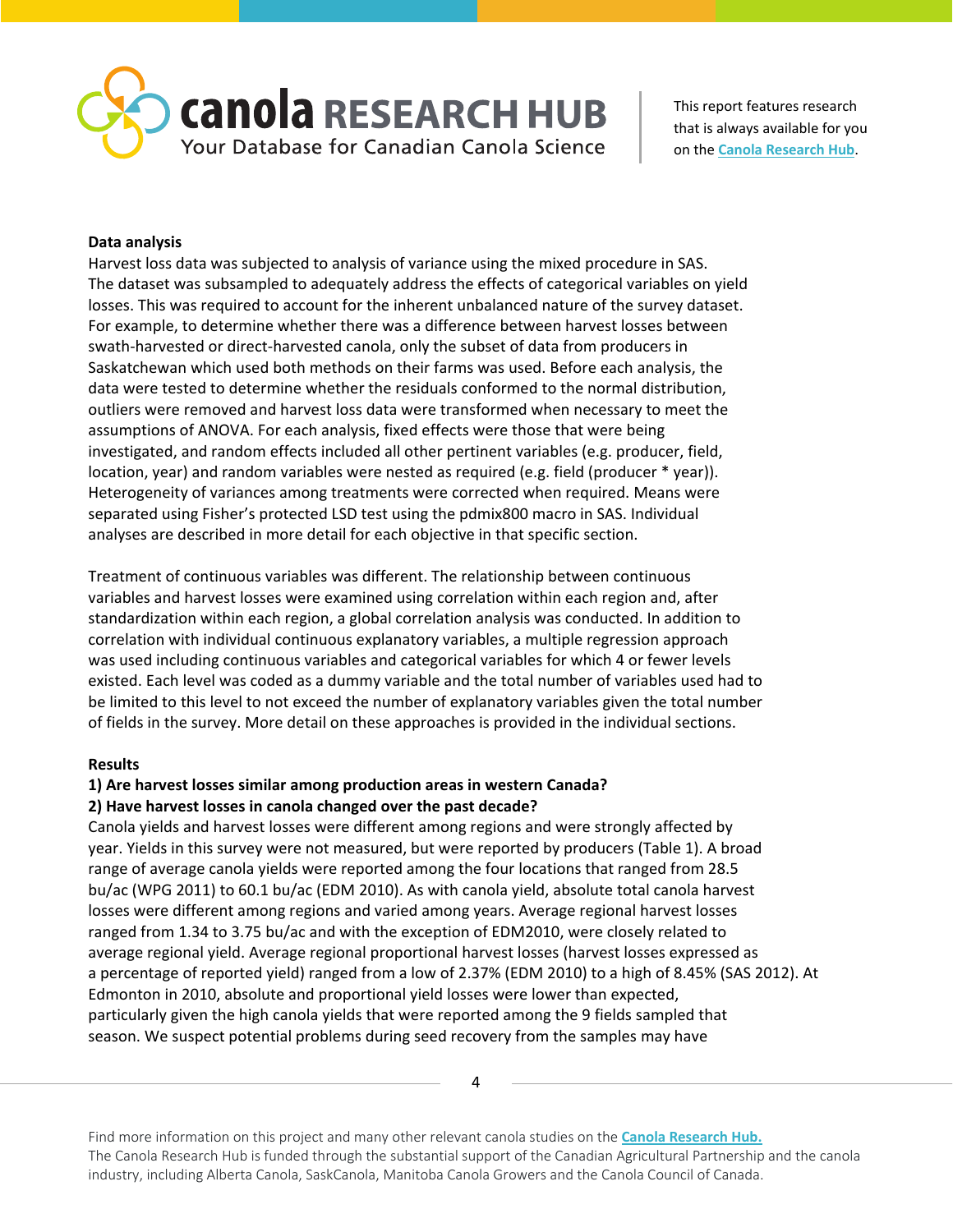

contributed to the otherwise unexplainably low seed recovery at this location. For that reason and the fact that only 9 fields were affected, we excluded these data from the analysis that addressed objective 4. When excluding harvest losses in Edmonton in 2010, the lower limit for proportional harvest losses was 4.01% (LAC 2012). The average number of seeds lost during harvest which have the potential to contribute to future volunteer canola populations ranged from about 2,500 (WPG 2012) to 6,100 seeds m-2 (SAS 2011) when Edmonton 2010 was excluded.

Average proportional total harvest losses in this survey, were similar to those observed in a survey in the Saskatoon area about 10 years ago (Gulden et al. 2003) where harvest losses in canola were about 5.9% averaged over two years. However, generally higher yields of modern cultivars have resulted in a tendency for greater absolute total harvest losses and an increased number of seeds added to the volunteer canola seedbank.

| Location  | Year | <b>Fields</b> | Yield |            | <b>Harvest Losses</b> |            |  |         |             |              |            |
|-----------|------|---------------|-------|------------|-----------------------|------------|--|---------|-------------|--------------|------------|
|           |      | #             |       | bu/ac      |                       | bu/ac      |  |         | % of Yield  | seeds / $m2$ |            |
| Edmonton  | 2010 | 9             | 60.1  | A          | $*1.46$               | <b>EFG</b> |  | $*2.37$ | G           | *2191        | F          |
|           | 2011 | 21            | 44.4  | BC         | 2.53                  | <b>BC</b>  |  | 5.50    | <b>BCDE</b> | 4409         | <b>BCD</b> |
|           | 2012 | 14            | 38.6  | <b>DEF</b> | 1.87                  | <b>CDE</b> |  | 4.72    | <b>DEF</b>  | 2790         | EF         |
|           |      |               |       |            |                       |            |  |         |             |              |            |
| Lacombe   | 2010 | 25            | 37.7  | EF         | 2.47                  | <b>BC</b>  |  | 6.16    | <b>ABCD</b> | 4277         | <b>CD</b>  |
|           | 2011 | 23            | 49.1  | B          | 3.75                  | A          |  | 7.13    | AB          | 6009         | AB         |
|           | 2012 | 25            | 40.9  | <b>CDE</b> | 3.03                  | AB         |  | 4.01    | F           | 5004         | <b>ABC</b> |
|           |      |               |       |            |                       |            |  |         |             |              |            |
| Saskatoon | 2010 | 26            | 38.2  | EF         | 2.23                  | <b>CD</b>  |  | 5.65    | <b>BCDE</b> | 4366         | C          |
|           | 2011 | 40            | 44.6  | <b>BCD</b> | 3.17                  | AB         |  | 6.63    | <b>ABC</b>  | 6129         | A          |
|           | 2012 | 18            | 33.7  | <b>FGH</b> | 3.14                  | AB         |  | 8.45    | A           | 6052         | AB         |
|           |      |               |       |            |                       |            |  |         |             |              |            |
| Winnipeg  | 2010 | 34            | 40.6  | <b>CDE</b> | 1.86                  | DF         |  | 4.50    | EF          | 3374         | DE         |
|           | 2011 | 46            | 28.5  | н          | 1.48                  | EG         |  | 5.27    | <b>CDE</b>  | 2857         | EF         |
|           | 2012 | 48            | 32.1  | G          | 1.34                  | G          |  | 4.16    | F           | 2510         | F          |

**Table 1**. Number of sampled fields, canola yield, and yield loss in each region for each year the survey was conducted. Within columns, means followed by different letters indicate significant differences among means using Fisher's protected least significant difference.

\* This location year has been excluded from the remaining analyses due to the exceptionally low harvest losses measured relative to yield, suggesting issues with seed recovery from field samples.

5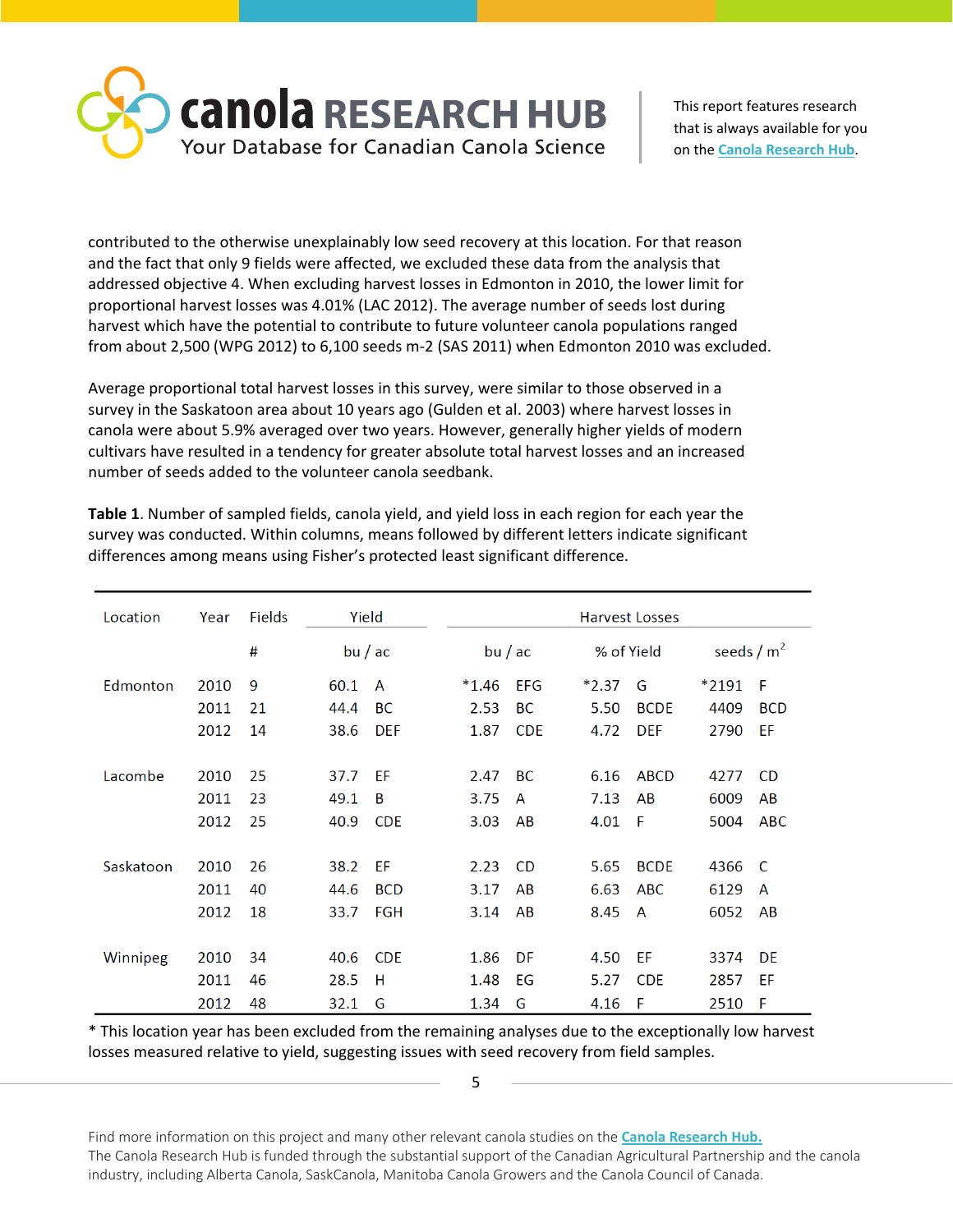

### **Producer Effect**

Differences in proportional total harvest losses were examined among producers. Due to the unbalanced nature of this effect, the analyses were conducted within region. Differences in proportional total harvest losses were observed among producers in Lacombe and Saskatoon regions, but not in the Edmonton and Winnipeg regions (Table 2). Differences among producers were observed in regions where the range of average harvest losses among producers was highest over the three year survey (7.1 % Lacombe and 7.4 % Saskatoon). These results suggest that management decisions at the producer level contribute to harvest losses in canola and that some producers can consistently achieve lower harvest losses than others. This also means that producers exert a significant amount of control over the losses incurred during canola harvest and that some reduction in proportional total harvest losses in canola is possible through improved management.

While the ranges in average proportional harvest losses among producers in Edmonton and Winnipeg were lower (5.1 and 4.4 %, respectively) and not statistically significant, the ranges in harvest losses among producers still were of biological importance in these regions and is it feasible that similar conclusions could be drawn in these regions. Some producers consistently achieved very low harvest losses indicating that there is considerable room for improvement and reductions in the total proportional canola harvest losses on some farms across western Canada. Within each region, no differences in total absolute canola harvest losses were observed among producers. Variation in yield among years likely contributed to these results.

**Table 2**. Minimum and maximum average proportional total harvest losses among producers in each region. P-values for differences among producers and the number of producers contributing to the analysis for each region are indicated and significant p-values are indicated in bold.

|            |             | Average Producer Harvest<br>Losses (% of Yield) |      |         |
|------------|-------------|-------------------------------------------------|------|---------|
| Region     | # Producers | Min                                             | Max  | p-value |
| EDM        | 10          | 3.0                                             | 8.1  | 0.1529  |
| <b>LAC</b> | 17          | 2.3                                             | 9.4  | 0.0101  |
| <b>SAS</b> | 15          | 3.8                                             | 11.2 | 0.0159  |
| <b>WPG</b> | 21          | 2.2                                             | 6.6  | 0.3066  |

6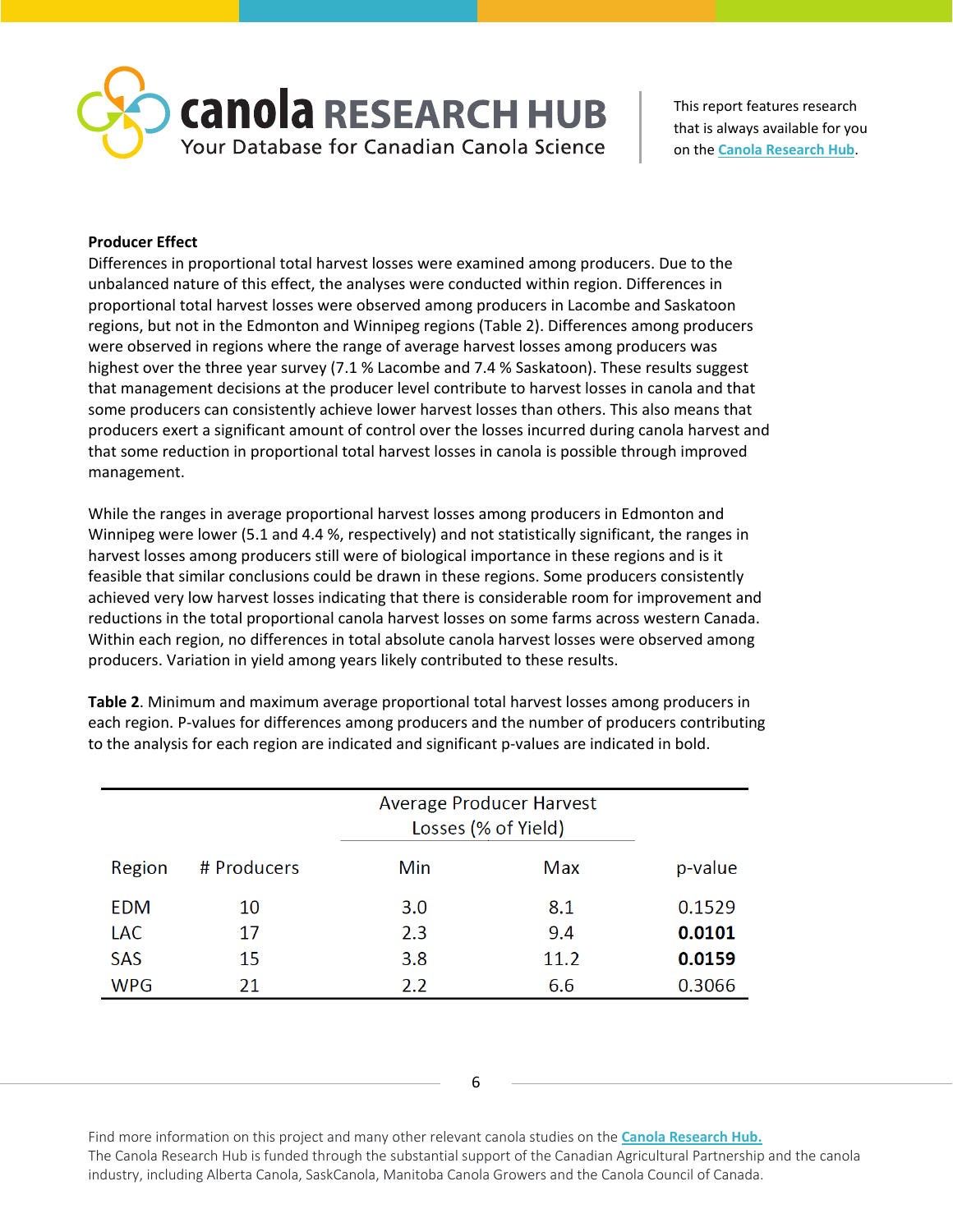

# **3) Are on-farm harvest losses different for direct-harvested compared to swath-harvested canola?**

Comparison of direct-harvested versus swath-harvested canola was done in Saskatchewan only where there were producers that used both methods of harvesting canola in the same year allowing for a direct comparison between these harvest methods. Lacombe was the other region where a few producers used the direct-harvesting system, however, a direct on-farm comparison was not possible at Lacombe. Over the three years of the study, no producers in the Winnipeg or Edmonton regions were found who direct-harvested their canola crops.

In the direct comparison between the harvest methods in Saskatchewan, absolute total harvest losses were higher in 2011 than in 2010 (Table 3) and a similar trend was observed in proportional total harvest losses. Lack of a difference in the total proportional harvest losses between the years was due to the combination of high variability in both harvest losses and total yield.

|      | Yield      | <b>Harvest Losses</b> |           | Seedbank addition            |
|------|------------|-----------------------|-----------|------------------------------|
|      |            |                       | % of      |                              |
|      | kg/ha      | kg / ha               | Yield     | Viable seeds m <sup>-2</sup> |
| Year |            |                       |           |                              |
|      |            |                       | 6.0       |                              |
| 2010 | 2289 (130) | 135 (22)              | (0.9)     | 4404 (742)                   |
|      |            |                       | 8.3       |                              |
| 2011 | 2671 (110) | 221 (18)              | (0.8)     | 6859 (610)                   |
|      | ∗          | **                    |           | ∗                            |
|      |            |                       | <b>NS</b> |                              |
|      |            |                       | 7.3       |                              |
| Mean | 2509 (92)  | 184 (17)              | (0.6)     | 5821 (534)                   |

**Table 3**. Total yield, total harvest losses (absolute and proportional) and seedbank addition of canola as influenced by year.

<sup>a</sup> Standard errors are indicated in parentheses

\*, \*\*, denote significance at the 0.05 and 0.01 probability levels, respectively.

NS - denotes not significant.

There was no difference in absolute or proportional total harvest losses, or seedbank additions between the swath-harvested and direct-harvested canola (Table 4) in Saskatchewan in 2010 and 2011. This agrees with observation by Price et al. (1996) in the UK who also reported no difference in seed loss between swath-harvest and direct-harvest methods in spring-planted canola under ideal weather conditions. Lack of a difference between the harvest methods is an

7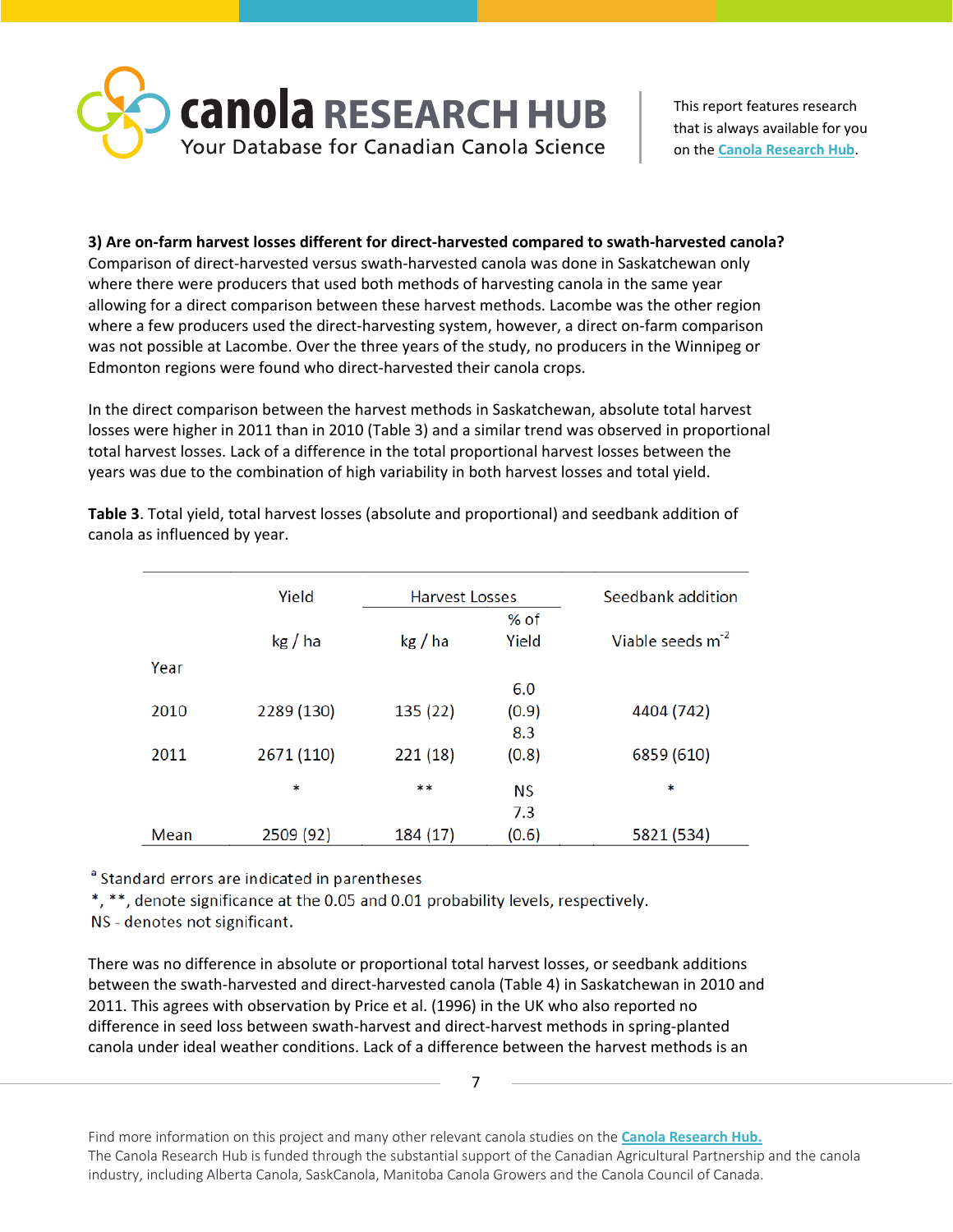

encouraging result as it suggests no penalty for the direct-harvest method and the potential for a more efficient harvesting process that eliminates the swathing operation. Interestingly, no difference in canola yield was found between the harvest methods in this comparison. There have been anecdotal suggestions that the increased time for seed filling / maturation in direct-harvested canola may increase yield, however, this was not observed in this study.

There was however, a difference in Thousand kernel weight (TKW) between the two harvest methods. Lost seeds of the direct-harvested canola were about 7% larger in size than the seeds recovered from the windrowed canola. Whether this was a result of prolonged maturation and seed filling in the less mature, upper pods of the standing plants, or preferential losses of large seeds from lower pods is not known. Proportional total harvest losses in this comparison were relatively high. At what stage during the harvest process these relatively high harvest losses occurred in the swath-harvested treatments is not known, but this may contributed to the observed results.

In the present study, seed loss was compared between 15 windrowed and 12 direct harvested canola fields which were obtained from five producers who used both harvest methods. Therefore, further research is required on more fields and in more regions to better understand harvest losses between the two harvest methods.

**Table 4**. Total yield, total harvest losses (absolute and proportional), TKW and seedbank addition of canola as influenced by harvest method.

|                       | Yield      |         | <b>Harvest Losses</b> | <b>TKW</b> | Seedbank addition     |
|-----------------------|------------|---------|-----------------------|------------|-----------------------|
| <b>Harvest Method</b> | kg/ha      | kg/ha   | % of Yield            | g          | Viable seeds $m^{-2}$ |
| Swath-harvested       | 2631 (169) | 251(49) | 9.5(1.7)              | 2.9(0.1)   | 8210 (1628)           |
| Direct-harvested      | 2629 (176) | 257(51) | 10.4(1.8)             | 3.1(0.1)   | 7905 (1680)           |
| LSD <sub>0.05</sub>   | ΝS         | ΝS      | <b>NS</b>             | **         | ΝS                    |

<sup>a</sup> Standard errors are indicated in parentheses.

\*\* denotes significance at the 0.01 probability level.

NS denotes not significant.

8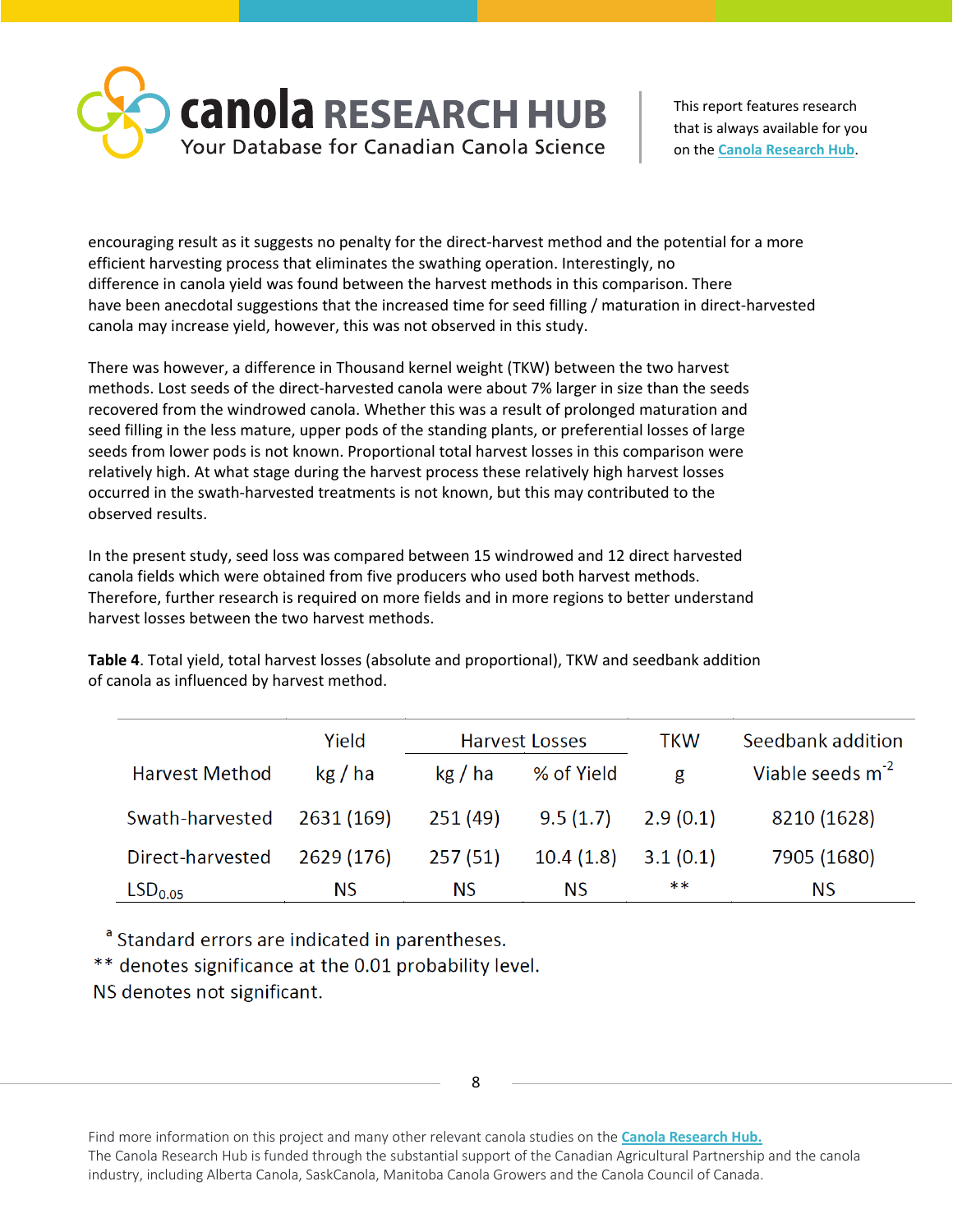

### **4) What factors contribute to harvest losses in canola?**

### **Combine Manufacturer and Type**

The effect of individual combine type (rotary, conventional or hybrid) and manufacturer on harvest losses in canola where entire fields were harvested with one type of machine and for which a reasonable number of fields were available were subjected to statistical analysis. The hybrid combine type category was excluded due to insufficient replication.

Neither combine type, nor combine manufacturer had a significant effect on proportional or absolute total harvest losses in canola (Table 5). This analysis did not investigate the nuances of combine type and manufacturer in isolation and although there may have been differences in the contribution of these to the total harvest losses, combine type and manufacturer did not play an exclusive role in the on-farm harvest losses that were observed during this survey. For example, one might expect that rotary combines result in lower harvest losses than conventional combines and the multiple regression analysis below suggests that combine type indeed contributed to proportional total harvest losses. This specific analysis, however, indicated that other factors were more important in determining proportional and absolute total harvest losses in canola in a given season than the type and manufacturer of the combine that was used to harvest the crop.

**Table 5**. Proportional and absolute total harvest losses in canola as affected by combine manufacturer (JD = John Deere, NH = New Holland, IH = International Harvester) and type (Conventional vs. Rotary). The number of fields for each type and manufacturer as well as the p-values of the main effects and interactions are indicated.

|              | Combine      |         | <b>Harvest Losses</b> |         |
|--------------|--------------|---------|-----------------------|---------|
| <b>Type</b>  | Manufacturer | Field # | % of Yield            | kg / ha |
| Conventional |              |         |                       |         |
|              | JD           | 43      | 5.15                  | 124.4   |
|              | NН           | 10      | 4.80                  | 101.5   |
| Rotary       |              |         |                       |         |
|              | ΙH           | 62      | 5.30                  | 124.4   |
|              | JD           | 37      | 4.91                  | 117.9   |
|              | <b>NH</b>    | 23      | 4.68                  | 120.1   |
|              |              |         |                       | p-      |
|              |              |         |                       | value   |
| Manufacturer |              |         | 0.7790                | 0.3838  |
| <b>Type</b>  |              |         | 0.6428                | 0.6096  |
| Interaction  |              |         | 0.9214                | 0.6376  |
|              |              |         | 9                     |         |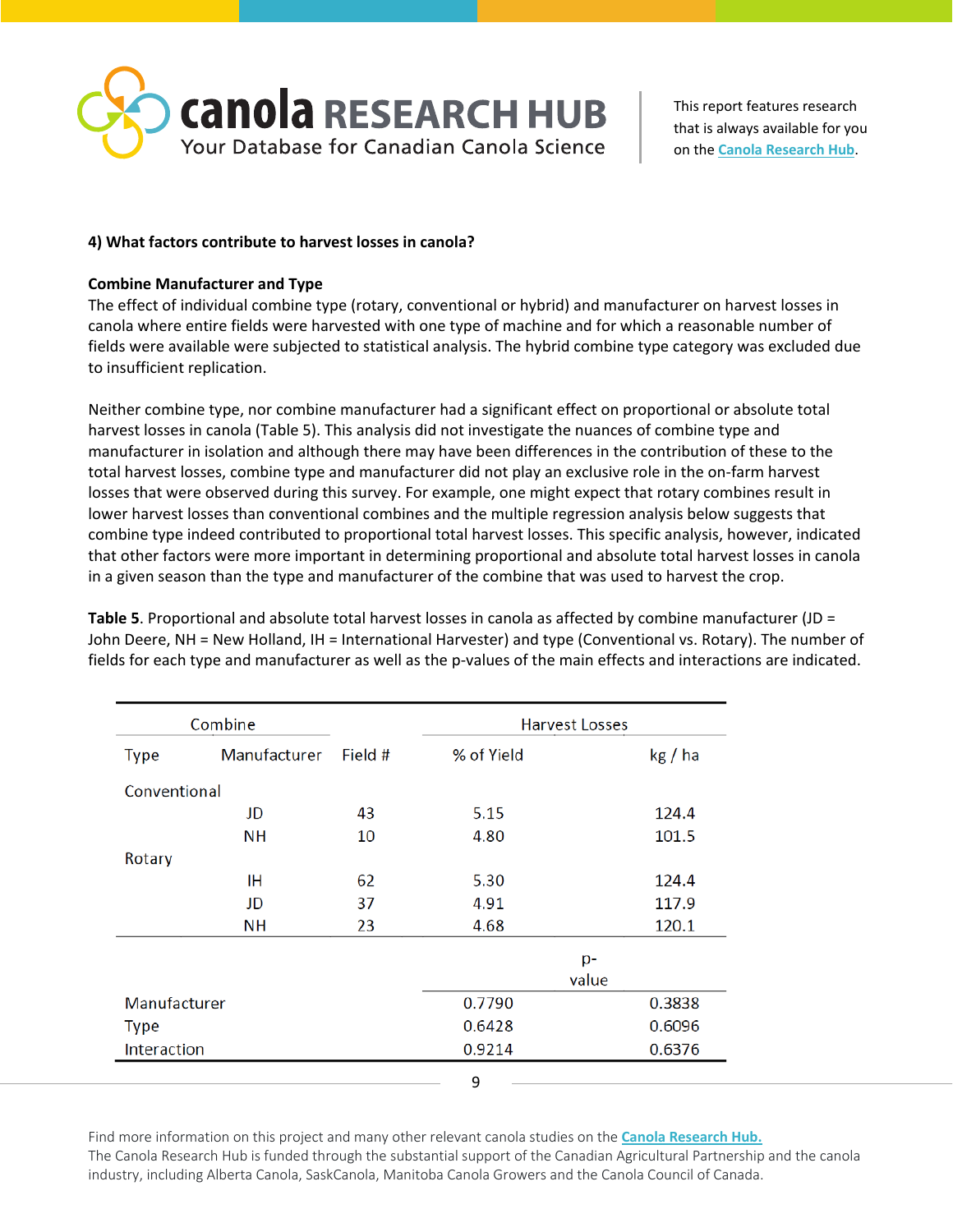

# **Fungicide Application at Flowering**

Throughout this survey, about 42% of the fields were treated with a fungicide at flowering to prevent *sclerotinia*. An ANOVA was conducted to determine the effect of fungicide use on on-farm harvest losses in canola. Among the four regions, there were substantial differences in the proportion of fields to which fungicides were applied (Table 6) and this was taken into account in the ANOVA.

Overall, the application of a fungicide at the time of flowering resulted in an overall reduction in the proportional total harvest losses in canola of about 1.4%. Fungicide application at flowering did not affect absolute total harvest losses in canola which suggests that either the reduction in proportional total harvest losses was primarily the result of increased yield of the canola crop to which fungicides were applied, or more likely that fungicides were applied preferentially only to canola crops with high yield potential. Correlations in each region showed that fungicide applications were positively (Pearson  $R = 0.36$  to 0.48) and significantly (p-values 0.0001 to 0.0031) correlated with crop yield, supporting these possibilities although they are difficult to separate in this survey. Moreover, higher yielding crops were associated with proportionally lower harvest losses, irrespective of fungicide use which further confounds this observation. In infested fields, use of fungicides may have influenced harvest operations by resulting in more even maturation of those crops in which fungicide use was warranted which may also have been a contributing factor. Based on these results, the 1.4% reduction in harvests losses alone that were attributable to the use of a fungicide at flowering was not sufficient to pay for the use and application of that fungicide. This however, does not include any potential yield benefits attributable to fungicide the application.

**Table 6**. Effect of fungicide application at flowering on proportional and absolute total on-farm harvest losses in canola averaged over 4 locations and three years. The number of treated and untreated fields are indicted for each region. Within columns, means followed by different letters are significantly different based on Fisher's protected least significant difference.

|           |     | Field # by Location |     | Harvest Losses |                      |
|-----------|-----|---------------------|-----|----------------|----------------------|
| Fungicide | EDM | LAC.                | SAS | <b>WPG</b>     | % of Yield<br>Kg/ha  |
| Yes       | ર   | 18                  | 13  | 91             | 135.9<br>$6.22 \, A$ |
| No        | 41  | 49                  | 56  | 26             | 131.0<br>4.86<br>- B |

# **Canola Variety**

The importance of canola variety to on-farm harvest losses was examined. A total of 32 different canola varieties were recorded throughout this survey, however, only the top four varieties were sufficiently abundant and evenly distributed among years and regions to include in

10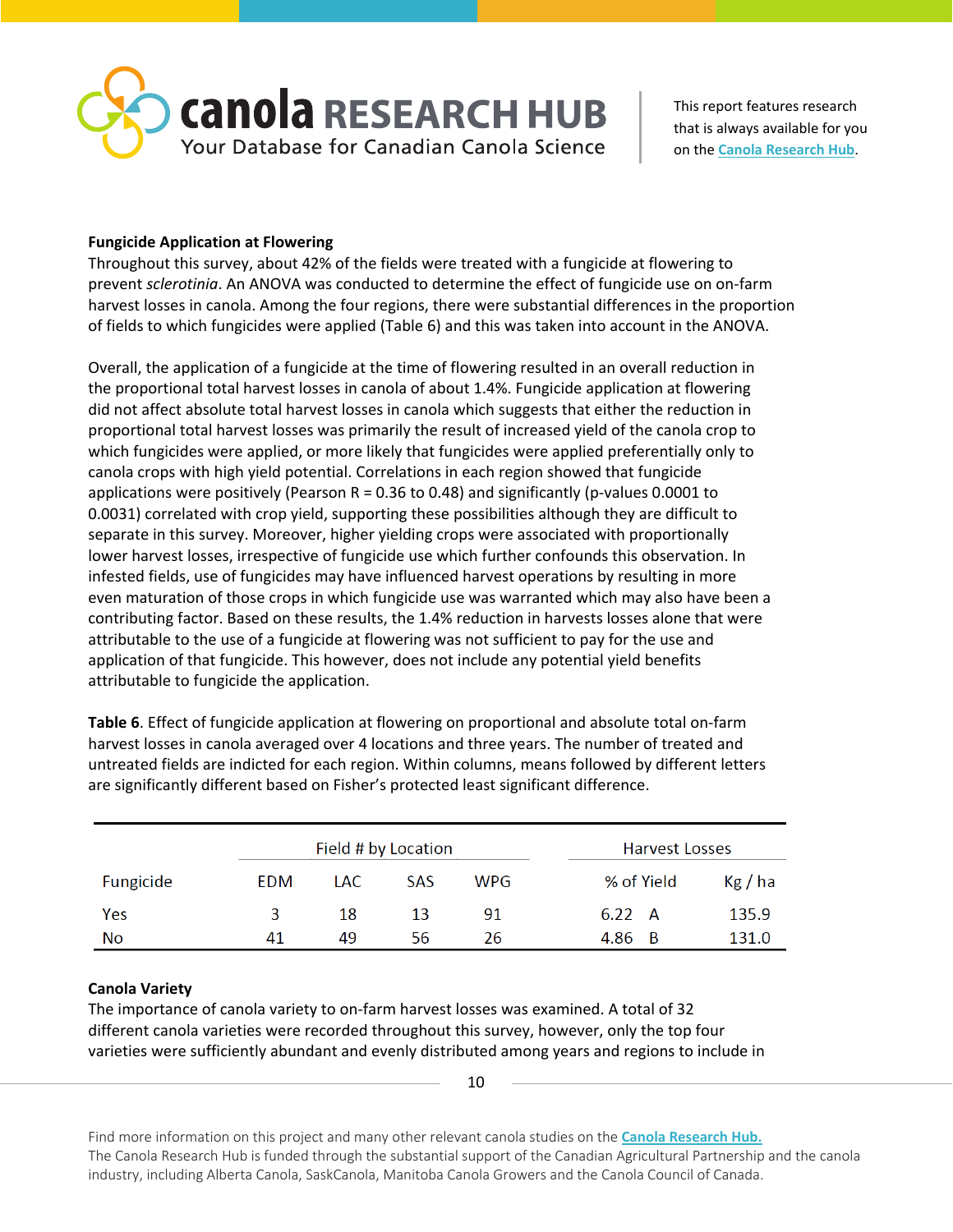

a meaningful statistical analysis (Table 7). These four varieties stemmed from the same manufacturer and were grown on more than half (177 fields) of all sampled fields. When combined over years, no significant differences in proportional (5.2 to 6.3 %) or absolute (115 to 149 kg / ha) total harvest losses were observed among these four varieties.

The inherent potential for harvest losses due to pod drop or seed shatter among these four varieties is not known and these results do not prove that there are no inherent differences among these four varieties. Differences in seed shatter and pod drop among varieties is common and easily detected under more controlled conditions such as small plot studies (e.g. project 3.4.2, Wang et al. 2007), however, on producer's farms, many other management and environmental variables contribute to harvest losses in canola meaning subtle inherent differences in pod drop and seed shatter among varieties may be lost.

The range in harvest losses among the remaining 6 of the 10 most commonly grown varieties was similar, but slightly greater than among the top four varieties in proportional (4.5 to 6.6%) and absolute (90 to 180 kg/ha) values (Table 7). Although choice of variety may play a role in canola harvest losses, results from this survey suggest that this is not a dominant role and that other factors may be equally, or more important in contributing to total harvest losses in canola.

|               |     | Field # by Location |     |            | Harvest Losses |            |        |            |
|---------------|-----|---------------------|-----|------------|----------------|------------|--------|------------|
| Variety       | EDM | LAC                 | SAS | <b>WPG</b> |                | % of Yield |        | kg / ha    |
|               |     |                     |     |            | Mean           | <b>SEM</b> | Mean   | <b>SEM</b> |
| <b>IV5440</b> | 9   | 21                  | 25  | 25         | 6.3            | 0.3        | 149.2  | 8.3        |
| L150          | 2   | 4                   | 10  | 26         | 5.3            | 0.4        | 114.9  | 10.3       |
| L130          | 5   | 14                  | 2   | 7          | 5.2            | 0.6        | 160.9  | 17.5       |
| <b>IV5770</b> | 0   | 0                   | 6   | 21         | 6.1            | 0.5        | 119.7  | 10.8       |
| p-value       |     |                     |     |            | 0.6043         |            | 0.4599 |            |
| 45H29         | 5   | $\bf{0}$            | 0   | 4          | 4.5            | 0.7        | 89.6   | 15.4       |
| <b>IV5030</b> | 0   | 0                   | 2   | 7          | 5.9            | 0.8        | 144.9  | 27.1       |
| 7345RR        | 4   | 2                   | 1   | 0          | 6.6            | 0.8        | 165.8  | 17.3       |
| <b>IV5020</b> | 3   | 3                   | 0   | 0          | 5.5            | 1.7        | 140.4  | 42.0       |
| <b>IV8440</b> | 1   | 4                   | 3   | 1          | 6.3            | 1.3        | 180.2  | 35.2       |
| <b>VT500</b>  | 4   | 0                   | 1   | 0          | 5.2            | 0.9        | 144.3  | 24.9       |

**Table 7**. Total fields in each region and total proportional and total absolute on-farm harvest losses by variety for the 10 most commonly grown varieties in this survey. Statistical analysis was conducted within the four most commonly grown varieties only and p-values for F-tests are indicated.

<sup>11</sup>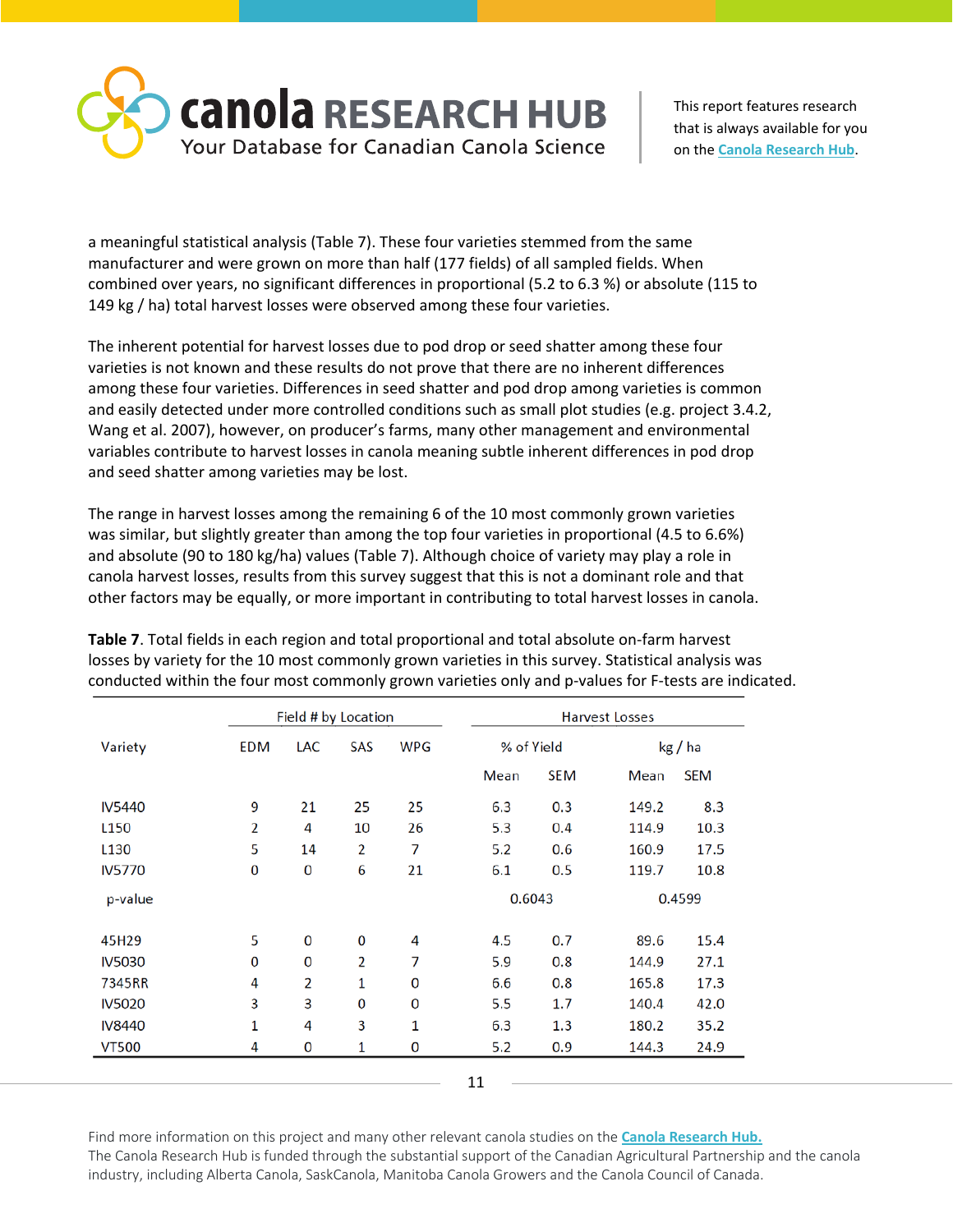

## **Time of Swathing and Time of Combining**

Producers were asked to indicate during what part of the day the harvest operations (swathing and combining) occurred. In many cases, however, harvest operations in any one field were not confined to only one part of the day. To test the hypotheses of whether time of day of swathing, or combining influenced proportional or absolute total harvest losses in canola, only the subset of fields in which swathing or combining occurred either only in the morning, or only in the afternoon, or only in the evening were used for this analysis.

For testing the time of day of swathing, a total of 119 fields were identified (Table 8). About one half of these were swathed in the afternoon and the rest were split, almost evenly, between morning and evening. No differences in the proportional or absolute total harvest losses were attributable to the time of day of swathing. It is generally accepted that shatter losses are reduced when the crop is swathed in the morning, however, examination of this factor alone did not reveal a significant effect on total harvest losses.

For testing the time of day of combining hypothesis, 123 fields were identified (Table 8). Only one of these fields was harvested in the morning and as a result, this field and time of combining was excluded from the analysis. About 80% of the fields were harvested in the afternoon and the remainder in the evening. Similarly, time of day of combining alone, could not be identified as a significant factor contributing to total harvest losses.

|                  | Field # |        | <b>Harvest Losses</b> |
|------------------|---------|--------|-----------------------|
|                  |         | % of   |                       |
| Operation / Time |         | Yield  | kg/ha                 |
| Swathing         |         |        |                       |
| Morning          | 36      | 6.9    | 155.0                 |
| Afternoon        | 50      | 5.4    | 148.8                 |
| <b>Evening</b>   | 33      | 5.6    | 133.9                 |
| p-value          |         | 0.0704 | 0.2748                |
| Combining        |         |        |                       |
| Morning          | 1       | n/a    | n/a                   |
| Afternoon        | 103     | 5.6    | 132.1                 |
| <b>Evening</b>   | 19      | 5.9    | 178.4                 |
| p-value          |         | 0.8048 | 0.3545                |
|                  |         |        |                       |
|                  |         | 12     |                       |

**Table 8**. Effect of time of day of swathing and time of day of combining on proportional and absolute total harvest losses in canola. The number of fields for each category and p-values for the F-tests are indicated.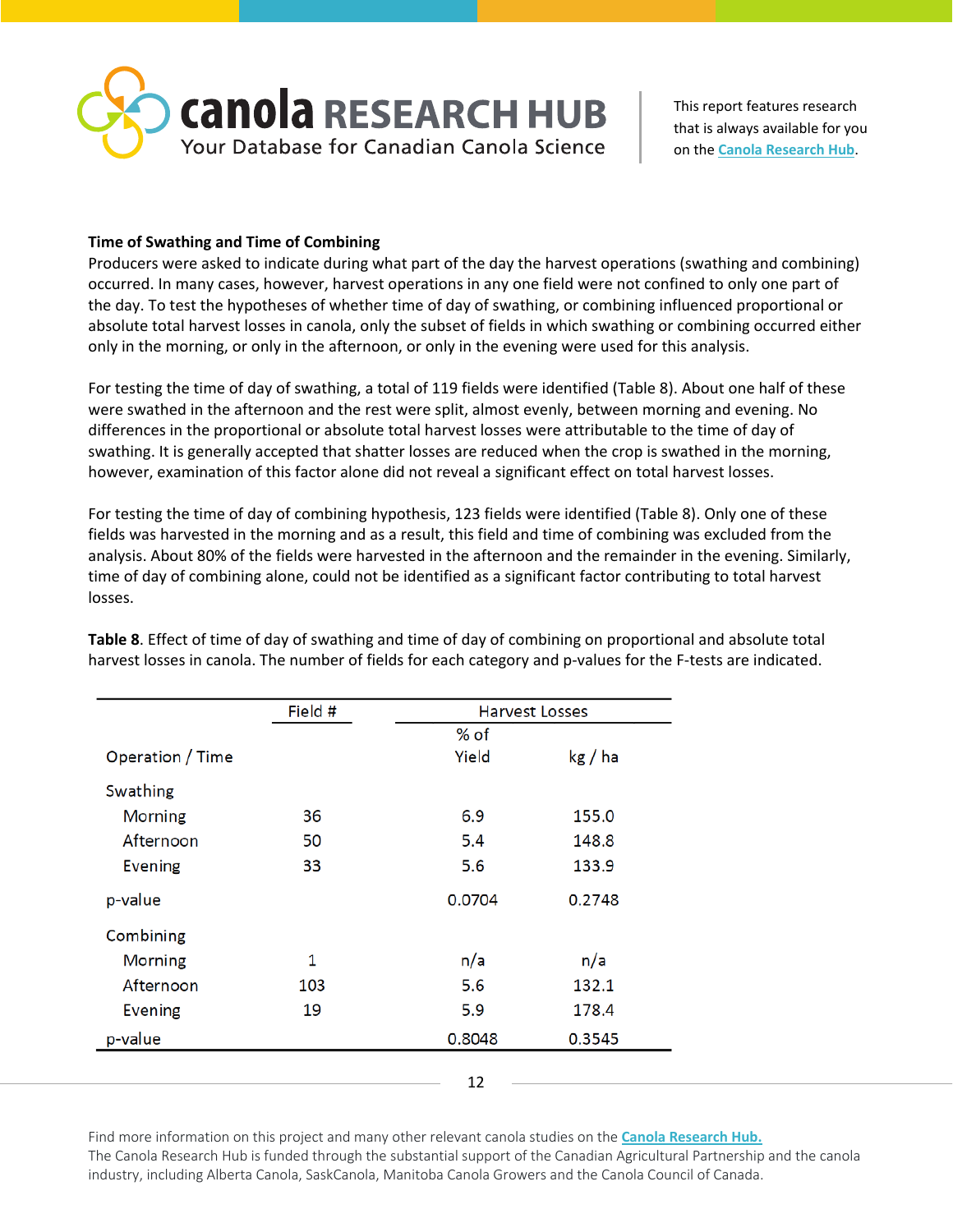

### **Continuous variables that affected harvest losses**

The remaining 17 variables that were measured and related to harvest losses in this study were comprised of continuous data. To determine their individual contributions to harvest losses in canola and illustrate any regional differences, correlations between each of these variables and proportional or absolute total harvest losses were conducted within each location. A combined analysis including all locations was also conducted. Before the correlations, influential outliers were removed and variables were log or square root transformed to approach normality when necessary. For the combined analysis, response and explanatory variables were standardized to unit standard deviations within locations to minimize the potential of regional bias in the explanatory and response variables. Only correlations with proportional total harvest losses were presented (Table 9). Correlations with absolute total harvest losses were similar although the sign was reversed for the yield explanatory variable.

A number of the explanatory variables were correlated with proportional total harvest losses, however, the total number of explanatory variables (3 to 5) and the specific variables that were associated with harvest losses were not always the same among the regions (Table 9). This illustrated regional differences in the importance of individual variables and their contributions to total harvest losses in canola. In the combined analysis among all regions, three explanatory variables correlated with yield loss. These included two harvest management variables (Julian date of swathing and combine speed) and canola yield which is affected by other management and environmental variables. This is an encouraging result as these variables are all under the control of the producer to some extent.

In three of four regions and overall, increased canola yield was associated with decreased proportional total harvest losses, making it the most consistent in direction and the most strongly correlated variable with on-farm harvest losses in canola (Table 9). This correlation was also the strongest with absolute total harvest losses, but was positive (Pearson R = 0.28) indicating an increase in absolute total harvest losses with increasing canola yield (data not shown). Canola yield is influenced by many factors. Increased yield may have contributed to more even and rapid maturation in crops where insufficient stand density (e.g. Saskatchewan region) may have been a yield limiting factor. It is important to emphasize that these results clearly indicate that harvest management and harvest losses begin as early as the time of planting a canola crop.

The second most consistent explanatory variable that was correlated with canola harvest losses was the Julian day of swathing, although the relationship was not in the same direction in all regions (Table 9). In two of four regions and overall, an earlier swathing date was associated with reduced proportional total harvest losses in canola. Earlier swathing suggests an earlier planted and/or earlier maturing crop and possibly a crop that matured more evenly. This would facilitate easier selection of the appropriate time to swath a canola crop. Interestingly, in Saskatchewan, the correlation between swathing date and proportional harvest losses was negative. It is not

13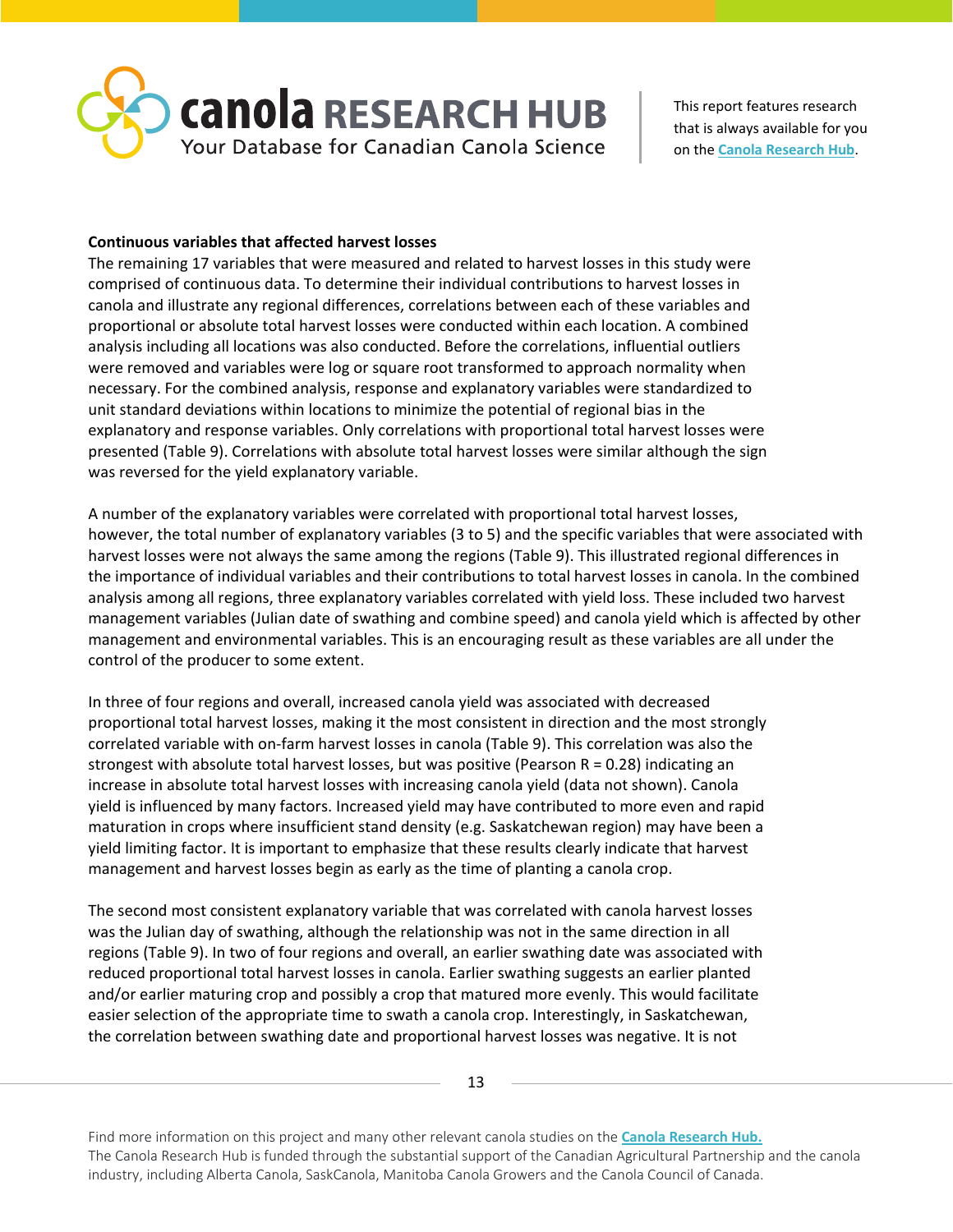

clear why swathing at a later time would be associated with decreased proportional harvest losses in canola in this region over three years. Julian date of swathing and farm size were the only explanatory variables that showed inconsistent significant relationships to harvest losses among regions. Reasons for the inconsistent relationship between farm size and harvest losses also are not clear.

Other explanatory variables that affected proportional total harvest losses either regionally or overall included farm specific variables (farm size and total canola acres), harvest management variables (harvest date and combine speed) and the environmental variable, average maximum wind speed. Increased combine speed was related to increased harvest losses and while only significant overall and in the Winnipeg regions, trended in the same direction in all regions. The particularly long, dry summers and harvest seasons in Manitoba in 2011 and 2012 may have contributed to the ability to operate the combine at higher speeds. Increased combine ground speed is likely associated with increased harvest losses at the front of the combine, but may also contribute to higher losses at the back of the combine. Yield monitors and other tools are available to measure harvest losses at the back of the combine and producers tend to be concerned about and check for harvest losses at the back of the combine. Harvest losses at the pickup, however, are much more difficult to detect and are likely directly related to travel speed. Combine ground speed has been shown to influence harvest losses and seed quality in soybean (Mequita et al. 2006). Similar data for canola does not appear to be available in the literature.

Average maximum wind speed, the only environmental factor tested in this survey was negatively correlated with proportional total harvest losses. Overall, this correlation was as strong as many others, but, was significant only in the Lacombe region. Lacombe and Edmonton were regions where the duration between swathing and harvest was greatest on average, however, the impact of wind was only significant at Lacombe. Moreover, average regional wind speeds were greatest in the Winnipeg region (48 km / hr vs. 35-39 km / hr) indicating that although wind may contribute to increased harvest losses, the role of wind relative to other factors is not entirely clear. Unfortunately, wind data was regional and not available for each specific field which may have contributed to the observed results. Other measures of wind were also correlated to harvest losses including cumulative wind speed (sum of daily max wind speeds) and the number of days with maximum wind speeds above 30, above 40, and above 50 km/hr, however, it was found that all these measures were highly correlated and that average maximum wind speed correlated best with total proportional harvest losses in canola.

Maturity of the canola crop at the time of swathing did not correlate significantly with harvest losses. This was a bit surprising because previous research has indicated increased pre-swathing harvest losses when the crop is swathed at a lower seed moisture content (Bowren and Pittman 1975). It is likely that producer's ratings of the degree of crop maturity are more subjective than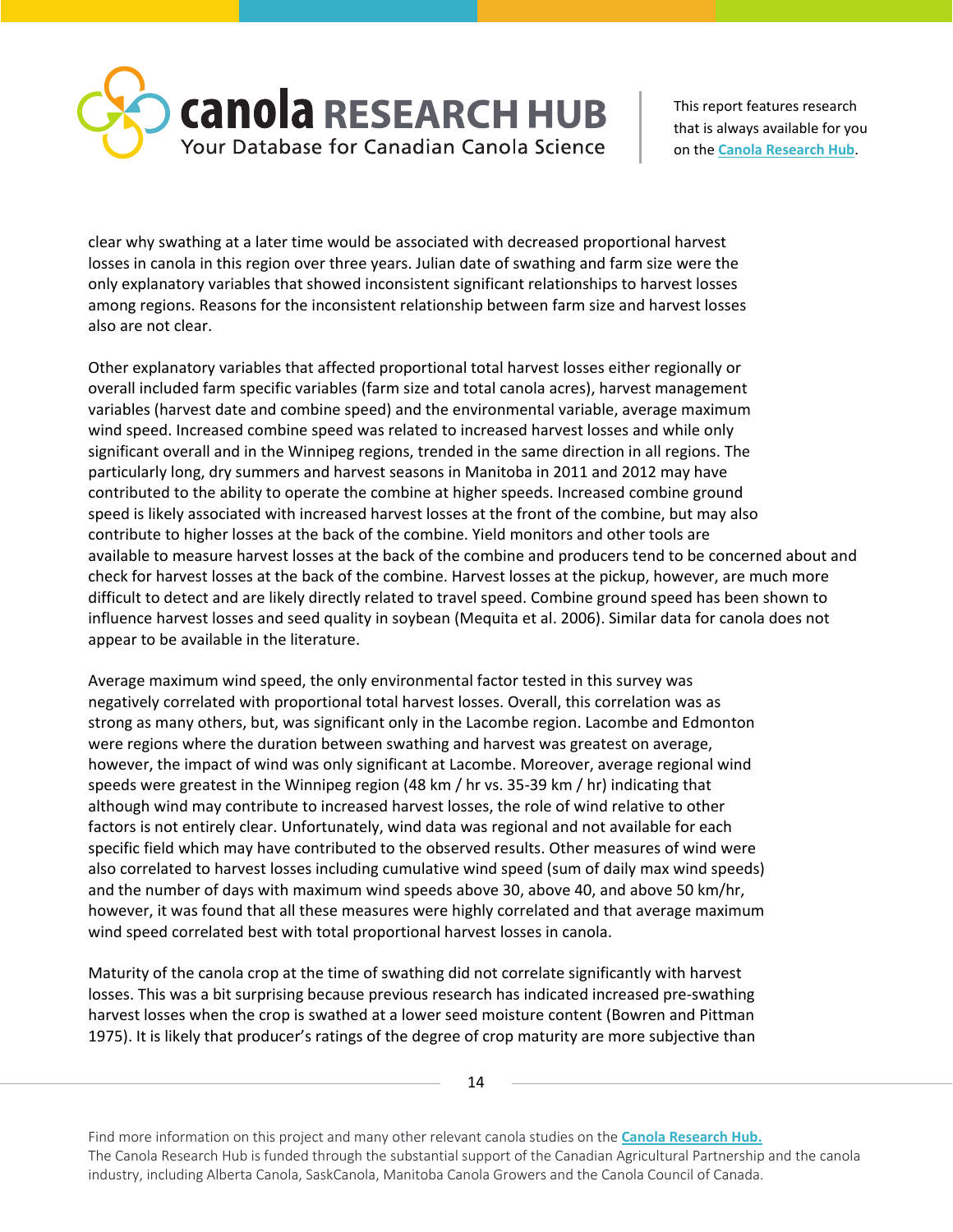

objective and this would contribute to decreasing or even negating the significance of any association between crop maturity and harvest losses.

Interestingly, total canola acreage was correlated negatively with proportional total harvest losses in canola in the Lacombe and Winnipeg regions. One would hypothesize that optimizing the time sensitive canola harvest operations to minimize harvest losses on farms with greater canola acreage would be difficult to achieve and harvest losses might increase, however, in these regions, the data indicate exactly the opposite. Correlations with other explanatory variables did not reveal any specific reasons for this observation and these results may be related to farmer experience and intuition with harvesting canola.

| Location                    | <b>EDM</b> |    | LAC     |          | <b>SAS</b> |   | <b>WPG</b> |    | ALL <sup>a</sup> |    |
|-----------------------------|------------|----|---------|----------|------------|---|------------|----|------------------|----|
| Number of fields            |            | 44 |         | 67<br>69 |            |   | 118        |    | 286              |    |
|                             |            |    |         |          |            |   |            |    |                  |    |
| <b>Farm specific</b>        |            |    |         |          |            |   |            |    |                  |    |
| <b>Farm Size</b>            | 0.40       | ** | $-0.28$ | ∗        | 0.03       |   | $-0.08$    |    | $-0.02$          |    |
| <b>Total Canola Acres</b>   | 0.34       |    | $-0.31$ | ∗        | 0.08       |   | $-0.21$    | ∗  | $-0.06$          |    |
| <b>Proportion Canola</b>    | $-0.11$    |    | 0.19    |          | $-0.17$    |   | 0.00       |    | 0.00             |    |
| <b>Field specific</b>       |            |    |         |          |            |   |            |    |                  |    |
| <b>Field Size</b>           | 0.13       |    | $-0.02$ |          | $-0.09$    |   | $-0.05$    |    | $-0.04$          |    |
| Years since canola          | 0.26       |    | 0.25    |          | 0.13       |   | $-0.05$    |    | 0.09             |    |
| <b>Seeding Rate</b>         | 0.10       |    | $-0.18$ |          | $-0.21$    |   | $-0.04$    |    | $-0.09$          |    |
| Stubble density             | $-0.06$    |    | 0.13    |          | $-0.43$    | ∗ | 0.11       |    | $-0.02$          |    |
| Nitrogen fertility          | 0.14       |    | $-0.08$ |          | $-0.14$    |   | $-0.14$    |    | $-0.10$          |    |
| Canola Yield                | $-0.37$    |    | $-0.03$ |          | $-0.25$    | * | $-0.19$    |    | $-0.19$          |    |
| <b>Harvest management</b>   |            |    |         |          |            |   |            |    |                  |    |
| <b>Maturity at Swathing</b> | 0.09       |    | 0.17    |          | 0.09       |   | 0.06       |    | 0.09             |    |
| <b>Swathing Date</b>        | 0.45       | ** | 0.04    |          | $-0.28$    | ∗ | 0.24       | ∗  | 0.13             |    |
| <b>Swather Width</b>        | 0.01       |    | $-0.16$ |          | 0.00       |   | 0.06       |    | 0.00             |    |
| <b>Swather Speed</b>        | 0.14       |    | $-0.05$ |          | $-0.10$    |   | $-0.08$    |    | $-0.05$          |    |
| <b>Harvest Date</b>         | 0.28       |    | 0.00    |          | $-0.17$    |   | 0.25       | ** | 0.10             |    |
| Days in Swath               | $-0.17$    |    | 0.13    |          | 0.01       |   | 0.05       |    | $-0.00$          |    |
| <b>Combine Speed</b>        | 0.32       |    | 0.11    |          | 0.08       |   | 0.23       | ∗  | 0.18             | ** |
| <b>Environment</b>          |            |    |         |          |            |   |            |    |                  |    |
| Avg. Max Wind Speed         | $-0.33$    |    | $-0.29$ |          | 0.21       |   | $-0.09$    |    | $-0.08$          |    |

**Table 9**. Correlations between explanatory variables and proportional (percent yield loss) harvest losses among each region and overall.

\*  $p < 0.05$  to <0.01; \*\*  $p < 0.001$  to 0.01; \*\*\*  $p < 0.001$ 

15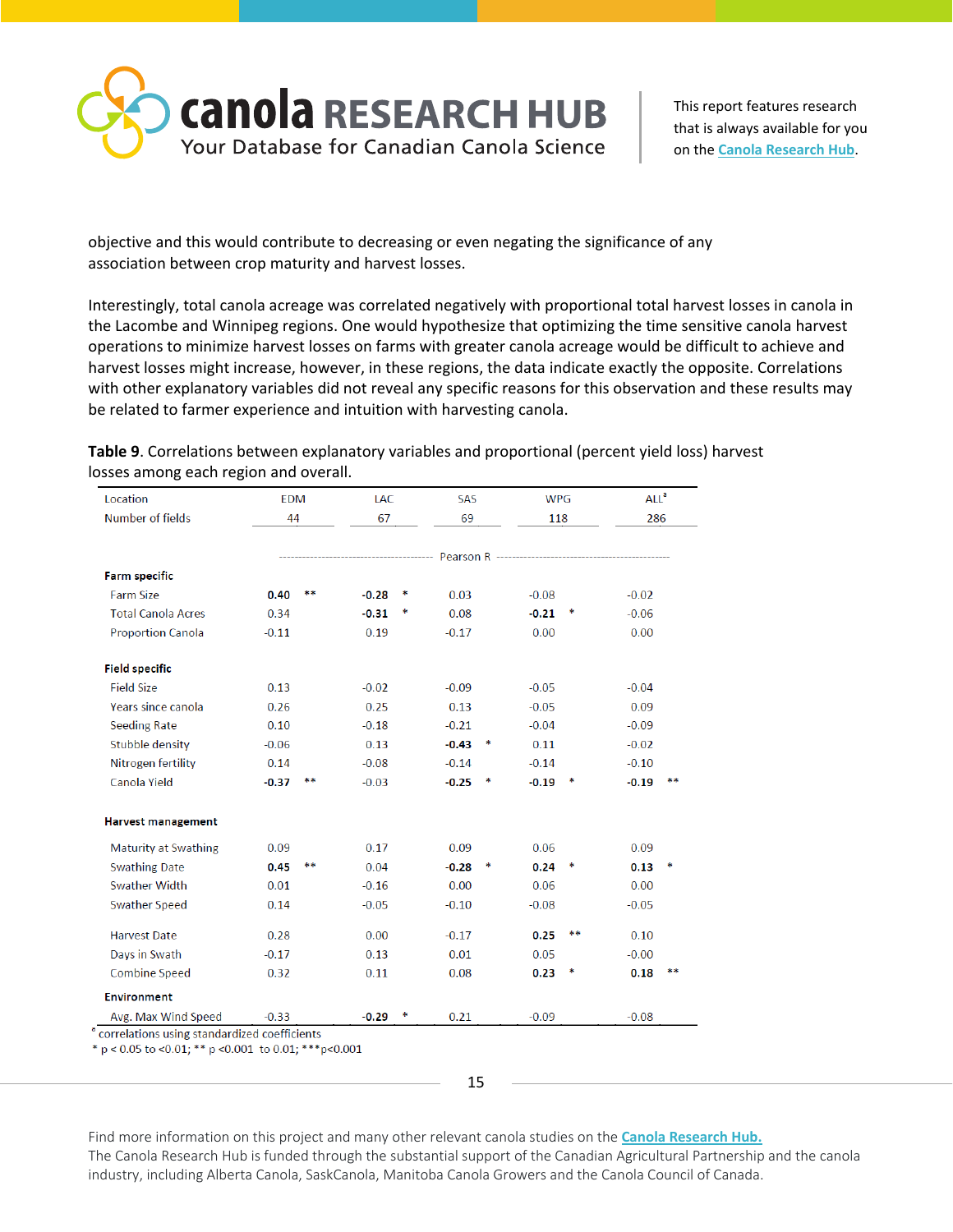

### **Most significant variables affecting harvest losses in canola**

To determine which explanatory variables were most influential on proportional and absolute total harvest losses in canola across western Canada, a multiple regression approach was used. TO determine the relative importance of explanatory variables, the standardized coefficients were used for the continuous variables (see previous section) and all discrete variables with fewer than 4 levels [location (EDM, WPG, LAC, SAS), year (2010, 2011, 2012), combine type (Conventional, Rotary), time of swathing operation (Morning, Afternoon, Evening), time of harvest (Morning, Afternoon, Evening)] were included in the initial multiple regression model. The large number of explanatory variables (32) precluded this analysis within region as about 10 observations per explanatory variable are necessary to meet the requirements of the analysis. The best fitting model, selected via the lowest AIC, BIC and SBC criteria, was chosen after removal of influential collinear (highly correlated) variables which were defined using the tolerance and variance inflation criteria. The standardized coefficients of the explanatory variables which indicate the relative influence of each of these and through the sign, the direction in which they influenced harvest losses of the models with the lowest AIC / BIC / SBC are presented below.

Only three or four explanatory variables contributed significantly to the best fitting model and the best fitting models explained only a relatively small portion of the total variation (13% of the proportional total harvest losses and 20% of the absolute total harvest losses). For both measures of harvest losses, the year 2011, combine ground speed and canola yield were the main explanatory variables with a reversal in sign for the effect of yield on proportional vs. absolute harvest losses. Proportional canola harvest losses also were explained, in part, by the use of rotary combine separators, which contributed to lower (negative coefficient) harvest losses. Additional explanatory variables that were not significant, but contributed to the low AIC included proportion of canola, seeding rate and average maximum wind speed for proportional harvest losses and proportion of canola, swather speed and combining in the evening for absolute harvest losses.

The low  $R^2$  and the fact that in both regressions the year 2011 played one of the most important roles to increasing (positive standardized coefficient) proportional and absolute total harvest losses suggests that environmental parameters not captured by average maximum wind speed may have been a significant determinant of harvest losses in canola. Of course, environment also affects yield and the timing of harvest processes which further reinforces the notion that harvest losses in canola are a complex phenomenon that is difficult to explain even with a large number of explanatory variables. The correlation analysis showed that many explanatory variables were correlated with each other to varying degrees and that their effects on harvest losses were not independent (data not shown). For example, harvest and swathing dates would be influenced by environmental conditions and canola yield, which is also affected by environment, also dictates the ground speed at which swathers and combines can be operated. A number of other examples of correlations among explanatory variables were observed.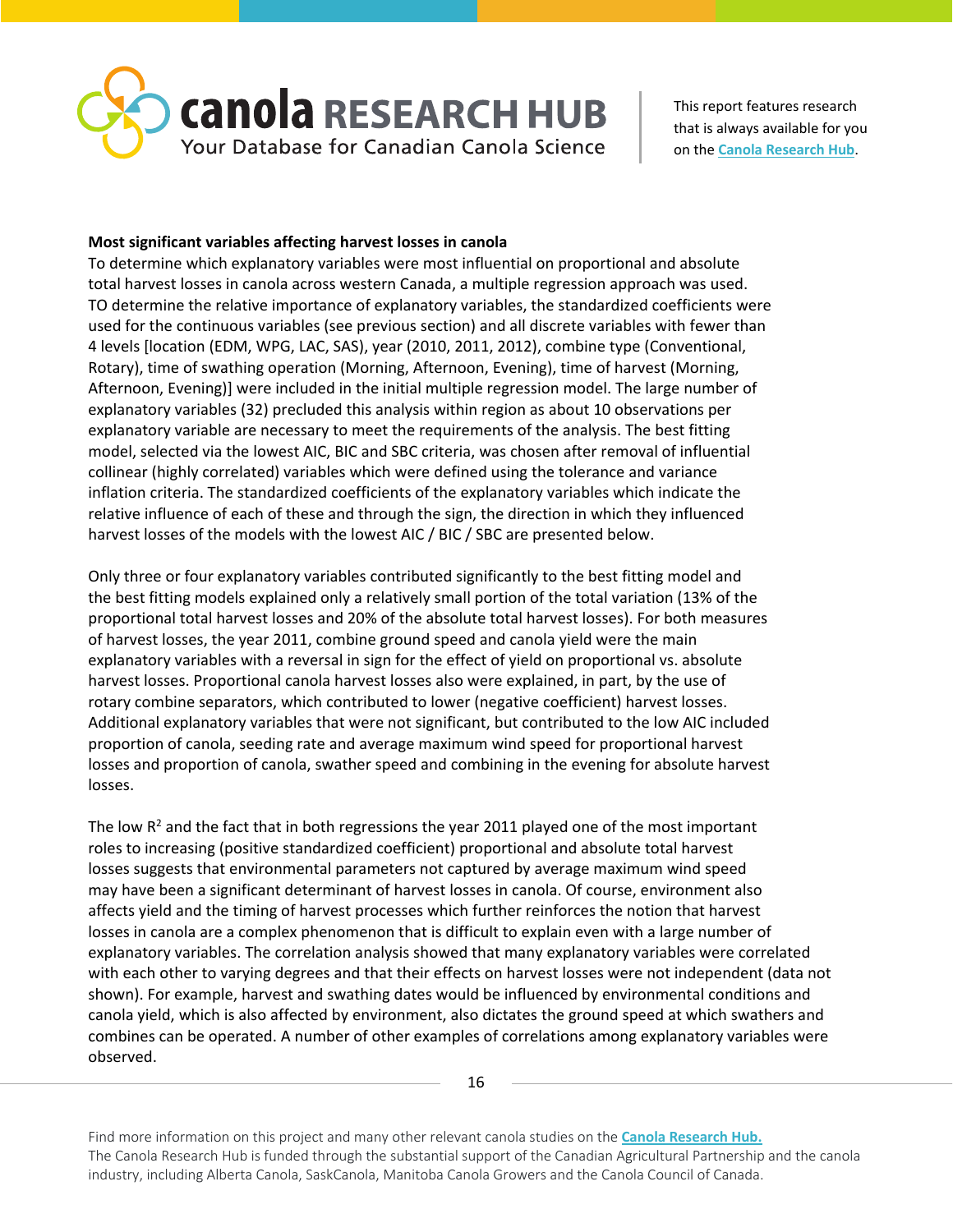

Despite the importance of environment and its possible interaction with other explanatory variables, key management variables also contributed significantly to explaining harvest losses in canola. For proportional total harvest losses, combine ground speed and a rotary combine separator were of similar importance to predicting harvest losses as was canola yield. The remaining explanatory variables (proportion of canola, seeding rate and average maximum wind speed) were of similar, but lower importance and were contributing, but not significant predictors of harvest losses.

Similar results were observed when predicting absolute total harvest losses with the exception that combine type was no longer a contributing variable and the non-significant variables seeding rate and average maximum wind speed were replaced by non-significant contributors swathing speed and combining in the evening; both were negatively related to absolute total harvest losses. Reduced harvest losses when combining in the evening were likely related to reduced shattering as there was no correlation between combine ground speed and combining in the evening (R = -0.045, p-value 0.4676).

Similar to the correlation analysis, the multiple regression approach pointed at key management techniques that are under the control of the producer and likely contributed to the differences in harvest losses observed among producers. These management variables could be altered to reduce harvest losses in canola. Similar to the correlation analysis, these variables included crop yield and factors that affect crop yield as well as harvest management, principally combine ground speed and separator type.

**Table 10**. Model parameters of farm specific, field specific, harvest specific and environmental explanatory variables as well as model R2 and observations used for the best model describing total proportional and total absolute harvest losses in canola. Standardized parameter estimates and p-values for each parameter estimate are included. Significant parameters are indicated in bold and contributing parameters are not bolded.

17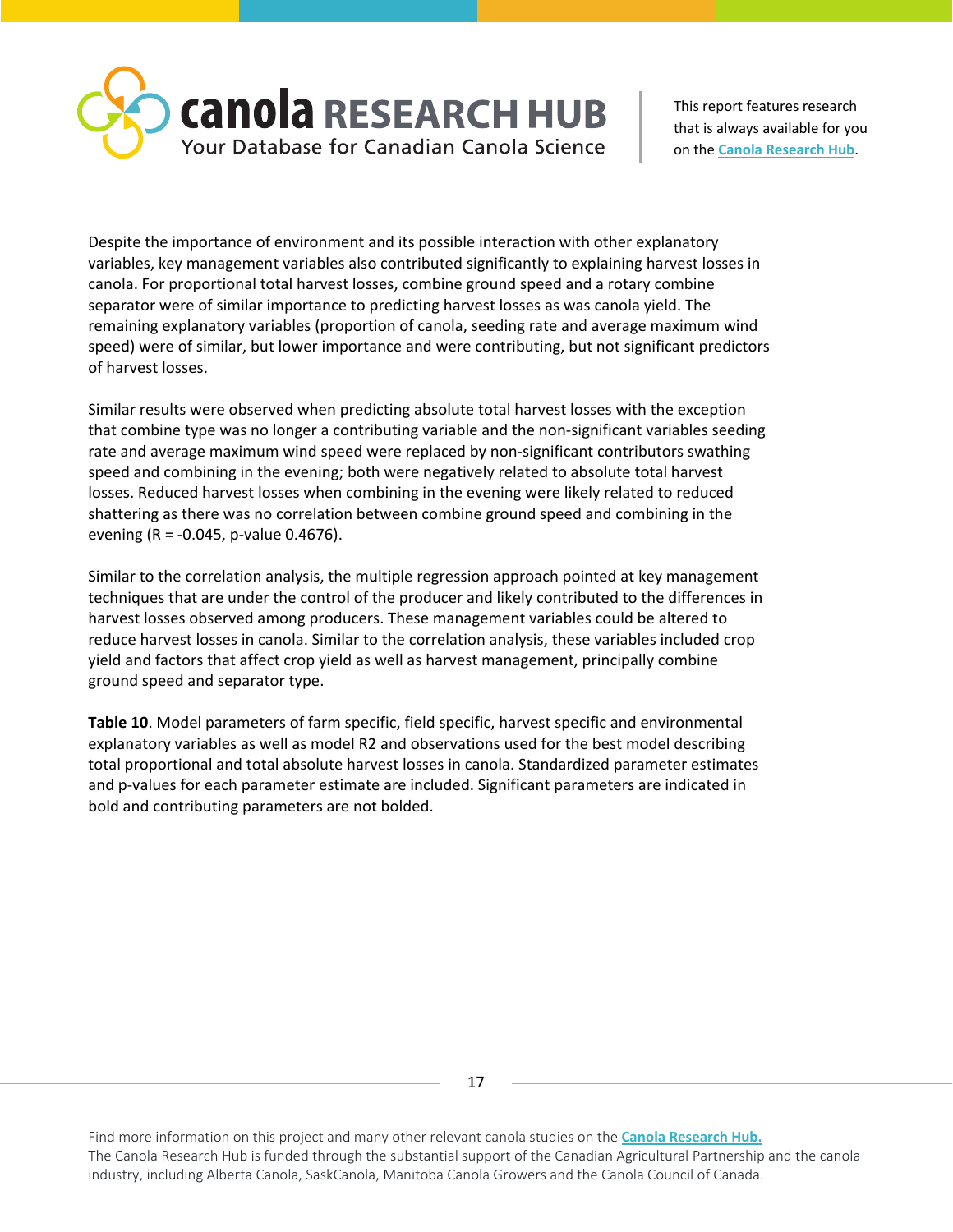**CANO A RESEARCH HUB** Your Database for Canadian Canola Science

This report features research that is always available for you on the **[Canola Research Hub](https://canolacouncil.org/research-hub)**.

|                           | <b>Harvest losses</b> |            |           |         |  |  |  |  |
|---------------------------|-----------------------|------------|-----------|---------|--|--|--|--|
|                           |                       | % of Yield | kg / ha   |         |  |  |  |  |
| Adjusted R-square         |                       | 0.13       | 0.20      |         |  |  |  |  |
| Observations used         |                       | 232        | 222       |         |  |  |  |  |
|                           | Std. Est.             | p-value    | Std. Est. | p-value |  |  |  |  |
| <b>Farm specific</b>      |                       |            |           |         |  |  |  |  |
| <b>Proportion Canola</b>  | $-0.090$              | 0.1587     | $-0.071$  | 0.2599  |  |  |  |  |
| <b>Field specific</b>     |                       |            |           |         |  |  |  |  |
| <b>Seeding Rate</b>       | $-0.093$              | 0.1396     |           |         |  |  |  |  |
| Canola Yield              | $-0.200$              | 0.0017     | 0.380     | 0.0001  |  |  |  |  |
| <b>Harvest management</b> |                       |            |           |         |  |  |  |  |
| Swather Speed             |                       |            | $-0.099$  | 0.1202  |  |  |  |  |
|                           |                       |            |           |         |  |  |  |  |
| Combine evening           |                       |            | $-0.087$  | 0.1640  |  |  |  |  |
| <b>Combine Speed</b>      | 0.204                 | 0.0024     | 0.231     | 0.0003  |  |  |  |  |
| <b>Rotary Combine</b>     | $-0.222$              | 0.0038     |           |         |  |  |  |  |
| <b>Environment</b>        |                       |            |           |         |  |  |  |  |
| Avg. Max Wind Speed       | $-0.118$              | 0.0581     |           |         |  |  |  |  |
| 2011                      | 0.273                 | 0.0003     | 0.217     | 0.0005  |  |  |  |  |

# **Conclusions**

This study confirmed results from a small, regional study, but more importantly also expanded our understanding of on-farm harvest losses in canola and the factors that contribute to these. Overall, total on-farm harvest losses in canola are a complex phenomenon with many interacting variables that are difficult to separate. Nevertheless, this study clearly indicated that management of harvest losses begins at the time of planting canola.

18